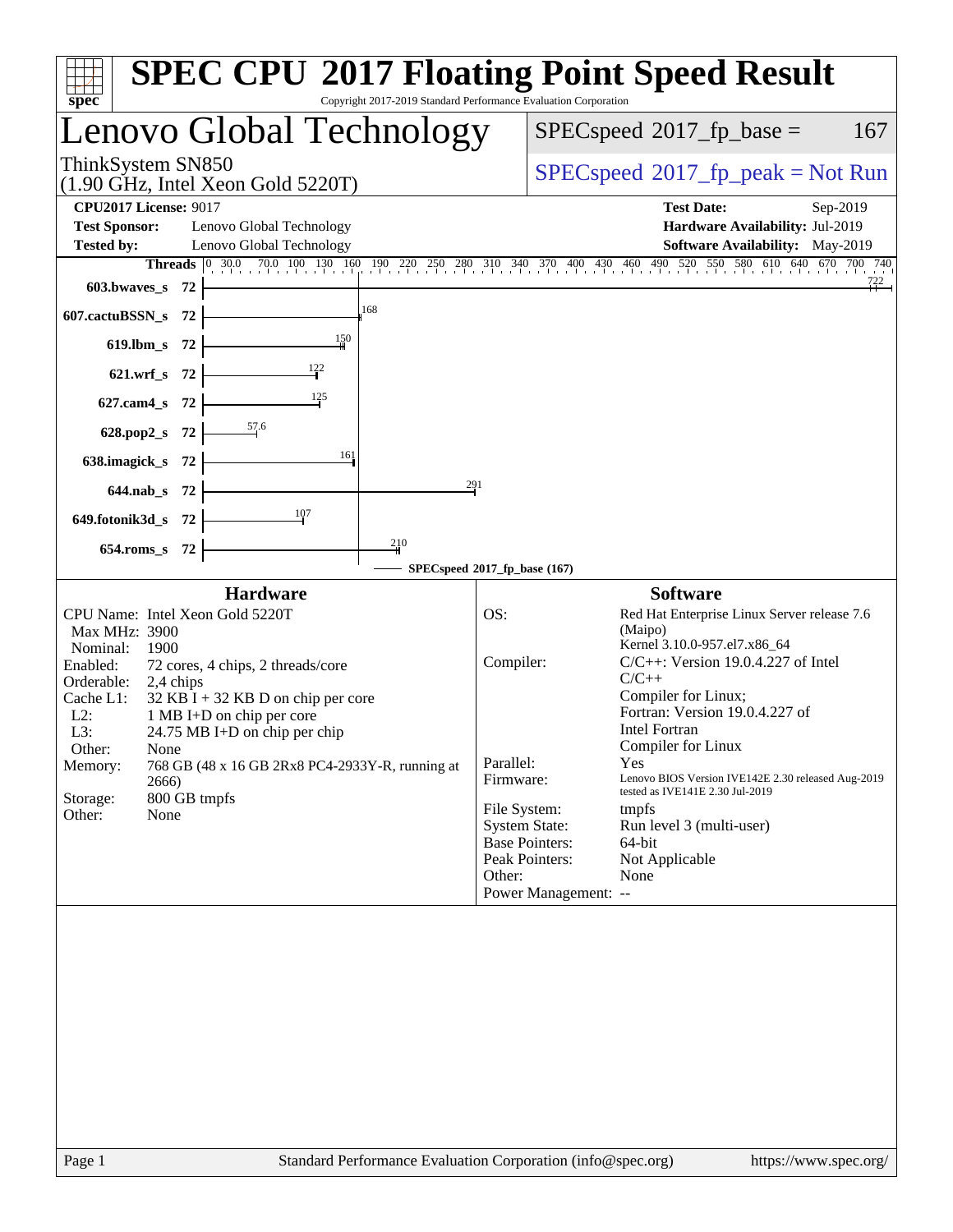

## Lenovo Global Technology

 $SPEC speed^{\circ}2017$  fp base = 167

(1.90 GHz, Intel Xeon Gold 5220T)

ThinkSystem SN850<br>  $\begin{array}{c}\n\text{SPEC speed} \text{?}2017\_fp\_peak = Not Run\n\end{array}$ 

**[Test Sponsor:](http://www.spec.org/auto/cpu2017/Docs/result-fields.html#TestSponsor)** Lenovo Global Technology **[Hardware Availability:](http://www.spec.org/auto/cpu2017/Docs/result-fields.html#HardwareAvailability)** Jul-2019 **[Tested by:](http://www.spec.org/auto/cpu2017/Docs/result-fields.html#Testedby)** Lenovo Global Technology **[Software Availability:](http://www.spec.org/auto/cpu2017/Docs/result-fields.html#SoftwareAvailability)** May-2019

**[CPU2017 License:](http://www.spec.org/auto/cpu2017/Docs/result-fields.html#CPU2017License)** 9017 **[Test Date:](http://www.spec.org/auto/cpu2017/Docs/result-fields.html#TestDate)** Sep-2019

### **[Results Table](http://www.spec.org/auto/cpu2017/Docs/result-fields.html#ResultsTable)**

|                                    | <b>Base</b>                                   |                |            |                |              | <b>Peak</b>    |            |                |                |              |                |              |                |              |
|------------------------------------|-----------------------------------------------|----------------|------------|----------------|--------------|----------------|------------|----------------|----------------|--------------|----------------|--------------|----------------|--------------|
| <b>Benchmark</b>                   | <b>Threads</b>                                | <b>Seconds</b> | Ratio      | <b>Seconds</b> | <b>Ratio</b> | <b>Seconds</b> | Ratio      | <b>Threads</b> | <b>Seconds</b> | <b>Ratio</b> | <b>Seconds</b> | <b>Ratio</b> | <b>Seconds</b> | <b>Ratio</b> |
| 603.bwayes s                       | 72                                            | 79.9           | 739        | 82.5           | 715          | 81.7           | 722        |                |                |              |                |              |                |              |
| 607.cactuBSSN s                    | 72                                            | 98.5           | 169        | 99.5           | 168          | 99.8           | 167        |                |                |              |                |              |                |              |
| $619.1$ bm s                       | 72                                            | 35.7           | 147        | 34.5           | 152          | 34.8           | <b>150</b> |                |                |              |                |              |                |              |
| $621$ .wrf s                       | 72                                            | 109            | 122        | 108            | 123          | 109            | 121        |                |                |              |                |              |                |              |
| $627$ .cam $4 \text{ s}$           | 72                                            | 71.2           | 124        | 70.8           | 125          | 71.1           | <u>125</u> |                |                |              |                |              |                |              |
| $628.pop2_s$                       | 72                                            | 206            | 57.6       | 207            | 57.4         | 205            | 57.8       |                |                |              |                |              |                |              |
| 638.imagick_s                      | 72                                            | 90.1           | 160        | 89.0           | 162          | 89.6           | 161        |                |                |              |                |              |                |              |
| $644$ .nab s                       | 72                                            | 59.9           | 292        | 60.0           | 291          | 60.0           | <u>291</u> |                |                |              |                |              |                |              |
| 649.fotonik3d s                    | 72                                            | 85.0           | <b>107</b> | 85.7           | 106          | 84.4           | 108        |                |                |              |                |              |                |              |
| $654$ .roms s                      | 72                                            | 75.8           | 208        | 74.7           | 211          | 74.9           | <b>210</b> |                |                |              |                |              |                |              |
| $SPECspeed*2017_fp\_base =$<br>167 |                                               |                |            |                |              |                |            |                |                |              |                |              |                |              |
|                                    | $SPECspeed*2017_fp\_peak =$<br><b>Not Run</b> |                |            |                |              |                |            |                |                |              |                |              |                |              |

Results appear in the [order in which they were run.](http://www.spec.org/auto/cpu2017/Docs/result-fields.html#RunOrder) Bold underlined text [indicates a median measurement](http://www.spec.org/auto/cpu2017/Docs/result-fields.html#Median).

### **[Operating System Notes](http://www.spec.org/auto/cpu2017/Docs/result-fields.html#OperatingSystemNotes)**

 Stack size set to unlimited using "ulimit -s unlimited" Tmpfs filesystem can be set with: mount -t tmpfs -o size=800g tmpfs /home Process tuning setting: echo 50000 > /proc/sys/kernel/sched\_cfs\_bandwidth\_slice\_us

### **[General Notes](http://www.spec.org/auto/cpu2017/Docs/result-fields.html#GeneralNotes)**

Environment variables set by runcpu before the start of the run: KMP AFFINITY = "granularity=fine, compact,  $1,0$ " LD\_LIBRARY\_PATH = "/home/cpu2017-1.0.5-ic19.0u4/lib/intel64" OMP\_STACKSIZE = "192M"

 Binaries compiled on a system with 1x Intel Core i9-799X CPU + 32GB RAM memory using Redhat Enterprise Linux 7.5 Transparent Huge Pages enabled by default Prior to runcpu invocation Filesystem page cache synced and cleared with: sync; echo 3> /proc/sys/vm/drop\_caches NA: The test sponsor attests, as of date of publication, that CVE-2017-5754 (Meltdown) is mitigated in the system as tested and documented. Yes: The test sponsor attests, as of date of publication, that CVE-2017-5753 (Spectre variant 1) is mitigated in the system as tested and documented. Yes: The test sponsor attests, as of date of publication, that CVE-2017-5715 (Spectre variant 2) is mitigated in the system as tested and documented. Yes: The test sponsor attests, as of date of publication, that CVE-2018-3640 (Spectre variant 3a) is mitigated in the system as tested and documented.

**(Continued on next page)**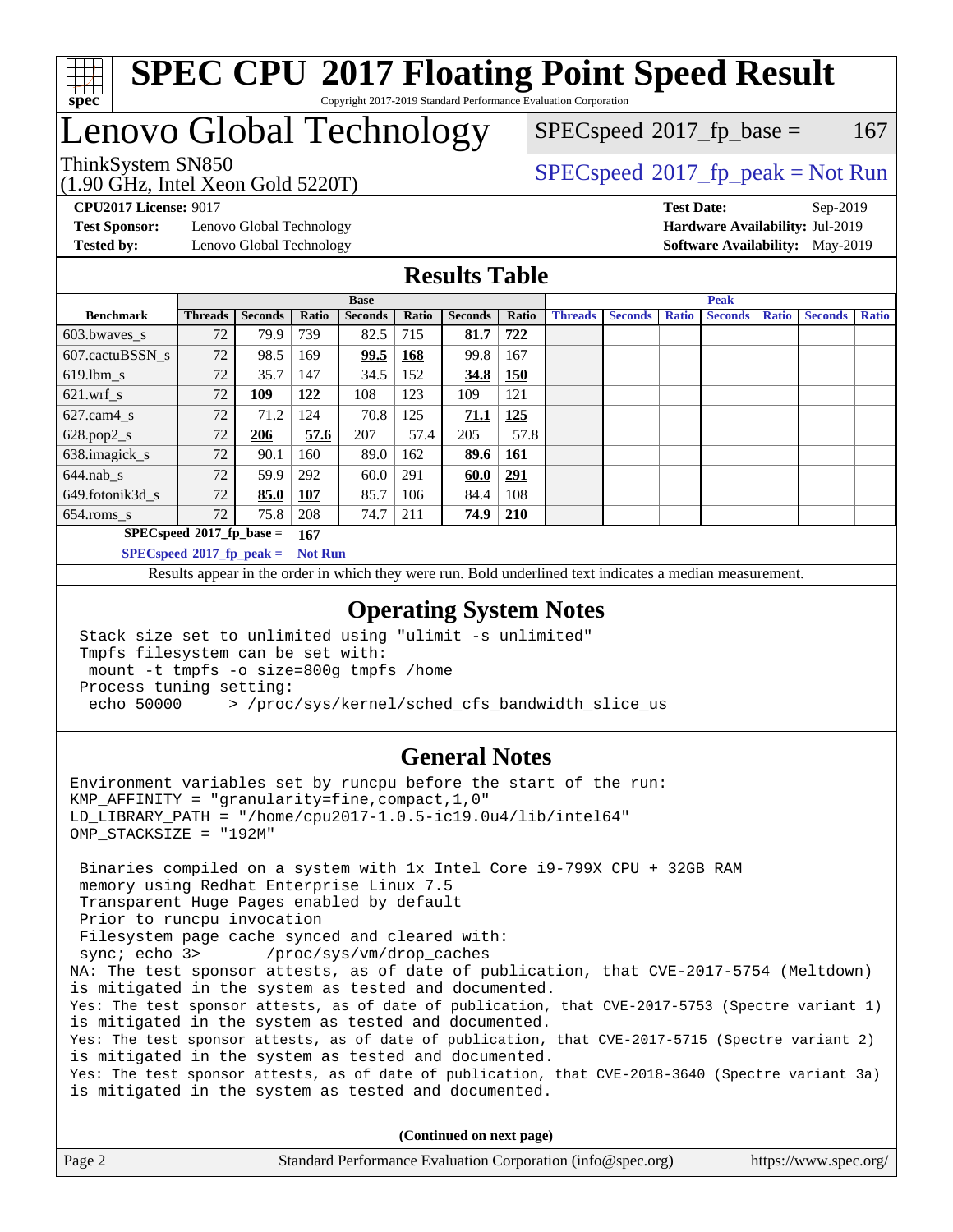

# **[SPEC CPU](http://www.spec.org/auto/cpu2017/Docs/result-fields.html#SPECCPU2017FloatingPointSpeedResult)[2017 Floating Point Speed Result](http://www.spec.org/auto/cpu2017/Docs/result-fields.html#SPECCPU2017FloatingPointSpeedResult)**

Copyright 2017-2019 Standard Performance Evaluation Corporation

### Lenovo Global Technology

 $SPECspeed^{\circ}2017\_fp\_base = 167$  $SPECspeed^{\circ}2017\_fp\_base = 167$ 

(1.90 GHz, Intel Xeon Gold 5220T)

ThinkSystem SN850<br>  $(1.00 \text{ GHz. Intel Yes} \cdot \text{Cold } 5220 \text{T})$   $\text{SPEC speed} \cdot 2017 \cdot \text{fp\_peak} = \text{Not Run}$ 

**[Test Sponsor:](http://www.spec.org/auto/cpu2017/Docs/result-fields.html#TestSponsor)** Lenovo Global Technology **[Hardware Availability:](http://www.spec.org/auto/cpu2017/Docs/result-fields.html#HardwareAvailability)** Jul-2019 **[Tested by:](http://www.spec.org/auto/cpu2017/Docs/result-fields.html#Testedby)** Lenovo Global Technology **[Software Availability:](http://www.spec.org/auto/cpu2017/Docs/result-fields.html#SoftwareAvailability)** May-2019

**[CPU2017 License:](http://www.spec.org/auto/cpu2017/Docs/result-fields.html#CPU2017License)** 9017 **[Test Date:](http://www.spec.org/auto/cpu2017/Docs/result-fields.html#TestDate)** Sep-2019

### **[General Notes \(Continued\)](http://www.spec.org/auto/cpu2017/Docs/result-fields.html#GeneralNotes)**

Yes: The test sponsor attests, as of date of publication, that CVE-2018-3639 (Spectre variant 4) is mitigated in the system as tested and documented.

### **[Platform Notes](http://www.spec.org/auto/cpu2017/Docs/result-fields.html#PlatformNotes)**

Page 3 Standard Performance Evaluation Corporation [\(info@spec.org\)](mailto:info@spec.org) <https://www.spec.org/> BIOS configuration: Choose Operating Mode set to Custom Mode Memory Power Manangment set to Automatic Energy Efficient Turbo set to Disable C-States set to Disable Page Policy set to Adaptive Trusted Execution Technology set to Enable Stale AtoS set to Enable Sysinfo program /home/cpu2017-1.0.5-ic19.0u4/bin/sysinfo Rev: r5974 of 2018-05-19 9bcde8f2999c33d61f64985e45859ea9 running on localhost.localdomain Mon Sep 16 21:33:03 2019 SUT (System Under Test) info as seen by some common utilities. For more information on this section, see <https://www.spec.org/cpu2017/Docs/config.html#sysinfo> From /proc/cpuinfo model name : Intel(R) Xeon(R) Gold 5220T CPU @ 1.90GHz 4 "physical id"s (chips) 144 "processors" cores, siblings (Caution: counting these is hw and system dependent. The following excerpts from /proc/cpuinfo might not be reliable. Use with caution.) cpu cores : 18 siblings : 36 physical 0: cores 0 1 2 3 4 8 9 10 11 16 17 18 19 20 24 25 26 27 physical 1: cores 0 1 2 3 4 8 9 10 11 16 17 18 19 20 24 25 26 27 physical 2: cores 0 1 2 3 4 8 9 10 11 16 17 18 19 20 24 25 26 27 physical 3: cores 0 1 2 3 4 8 9 10 11 16 17 18 19 20 24 25 26 27 From lscpu: Architecture: x86\_64 CPU op-mode(s): 32-bit, 64-bit Byte Order: Little Endian  $CPU(s): 144$  On-line CPU(s) list: 0-143 Thread(s) per core: 2 Core(s) per socket: 18 Socket(s): 4 NUMA node(s): 4 Vendor ID: GenuineIntel CPU family: 6 **(Continued on next page)**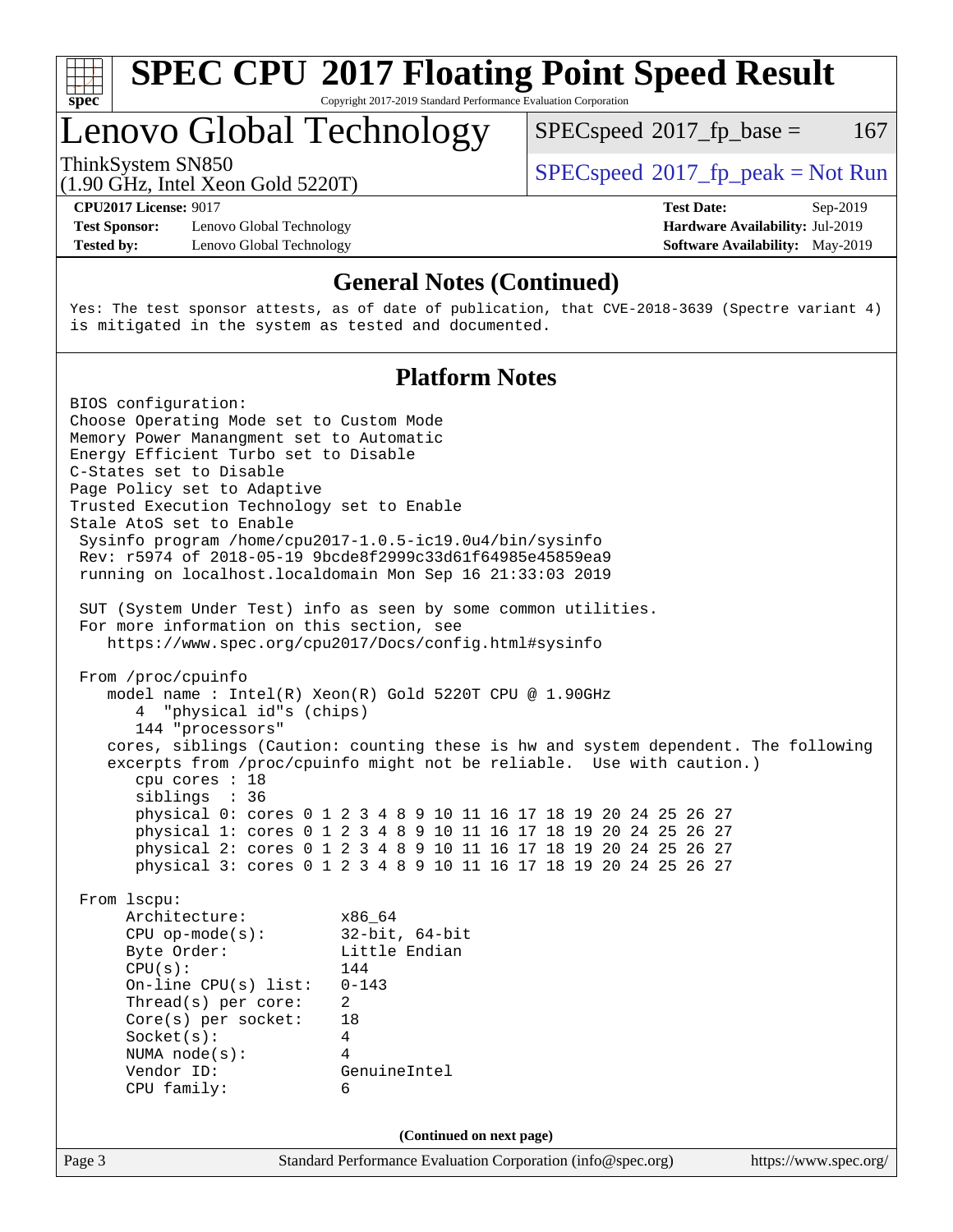

# **[SPEC CPU](http://www.spec.org/auto/cpu2017/Docs/result-fields.html#SPECCPU2017FloatingPointSpeedResult)[2017 Floating Point Speed Result](http://www.spec.org/auto/cpu2017/Docs/result-fields.html#SPECCPU2017FloatingPointSpeedResult)**

Copyright 2017-2019 Standard Performance Evaluation Corporation

Lenovo Global Technology

 $SPECspeed^{\circ}2017\_fp\_base = 167$  $SPECspeed^{\circ}2017\_fp\_base = 167$ 

ThinkSystem SN850<br>(1.00 GHz, Intel Year Gold 5220T) [SPECspeed](http://www.spec.org/auto/cpu2017/Docs/result-fields.html#SPECspeed2017fppeak)®[2017\\_fp\\_peak = N](http://www.spec.org/auto/cpu2017/Docs/result-fields.html#SPECspeed2017fppeak)ot Run

**[CPU2017 License:](http://www.spec.org/auto/cpu2017/Docs/result-fields.html#CPU2017License)** 9017 **[Test Date:](http://www.spec.org/auto/cpu2017/Docs/result-fields.html#TestDate)** Sep-2019

**[Test Sponsor:](http://www.spec.org/auto/cpu2017/Docs/result-fields.html#TestSponsor)** Lenovo Global Technology **[Hardware Availability:](http://www.spec.org/auto/cpu2017/Docs/result-fields.html#HardwareAvailability)** Jul-2019 **[Tested by:](http://www.spec.org/auto/cpu2017/Docs/result-fields.html#Testedby)** Lenovo Global Technology **[Software Availability:](http://www.spec.org/auto/cpu2017/Docs/result-fields.html#SoftwareAvailability)** May-2019

(1.90 GHz, Intel Xeon Gold 5220T)

#### **[Platform Notes \(Continued\)](http://www.spec.org/auto/cpu2017/Docs/result-fields.html#PlatformNotes)**

| Model:                 | 85                                                                                   |
|------------------------|--------------------------------------------------------------------------------------|
| Model name:            | $Intel(R) Xeon(R) Gold 5220T CPU @ 1.90GHz$                                          |
| Stepping:              | 7                                                                                    |
| CPU MHz:               | 1900.000                                                                             |
| BogoMIPS:              | 3800.00                                                                              |
| Virtualization:        | $VT - x$                                                                             |
| L1d cache:             | 32K                                                                                  |
| Lli cache:             | 32K                                                                                  |
| $L2$ cache:            | 1024K                                                                                |
| $L3$ cache:            | 25344K                                                                               |
| NUMA $node0$ $CPU(s):$ | 0-17,72-89                                                                           |
| NUMA nodel CPU(s):     | 18-35,90-107                                                                         |
| NUMA $node2$ $CPU(s):$ | 36-53,108-125                                                                        |
| NUMA $node3$ $CPU(s):$ | 54-71,126-143                                                                        |
| Flaqs:                 | fpu vme de pse tsc msr pae mce cx8 apic sep mtrr pqe mca cmov                        |
|                        | pat pse36 clflush dts acpi mmx fxsr sse sse2 ss ht tm pbe syscall nx pdpe1gb rdtscp  |
|                        | lm constant_tsc art arch_perfmon pebs bts rep_good nopl xtopology nonstop_tsc        |
|                        | aperfmperf eagerfpu pni pclmulgdg dtes64 monitor ds cpl vmx smx est tm2 ssse3 sdbg   |
|                        | fma cx16 xtpr pdcm pcid dca sse4 1 sse4 2 x2apic movbe popcnt tsc deadline timer aes |
|                        | xsave avx f16c rdrand lahf_lm abm 3dnowprefetch epb cat_13 cdp_13 intel_ppin         |
|                        | intel pt ssbd mba ibrs ibpb stibp ibrs enhanced tpr shadow vnmi flexpriority ept     |
|                        | vpid fsgsbase tsc adjust bmil hle avx2 smep bmi2 erms invpcid rtm cgm mpx rdt a      |
|                        | avx512f avx512dg rdseed adx smap clflushopt clwb avx512cd avx512bw avx512vl xsaveopt |
|                        | xsavec xgetbvl cgm llc cgm occup llc cgm mbm total cgm mbm local dtherm ida arat pln |
|                        | pts hwp epp pku ospke avx512 vnni spec ctrl intel stibp flush 11d arch capabilities  |

 /proc/cpuinfo cache data cache size : 25344 KB

 From numactl --hardware WARNING: a numactl 'node' might or might not correspond to a physical chip. available: 4 nodes (0-3) node 0 cpus: 0 1 2 3 4 5 6 7 8 9 10 11 12 13 14 15 16 17 72 73 74 75 76 77 78 79 80 81 82 83 84 85 86 87 88 89 node 0 size: 196277 MB node 0 free: 187450 MB node 1 cpus: 18 19 20 21 22 23 24 25 26 27 28 29 30 31 32 33 34 35 90 91 92 93 94 95 96 97 98 99 100 101 102 103 104 105 106 107 node 1 size: 196608 MB node 1 free: 192039 MB node 2 cpus: 36 37 38 39 40 41 42 43 44 45 46 47 48 49 50 51 52 53 108 109 110 111 112 113 114 115 116 117 118 119 120 121 122 123 124 125 node 2 size: 196608 MB node 2 free: 191276 MB node 3 cpus: 54 55 56 57 58 59 60 61 62 63 64 65 66 67 68 69 70 71 126 127 128 129 130 131 132 133 134 135 136 137 138 139 140 141 142 143 node 3 size: 196608 MB

**(Continued on next page)**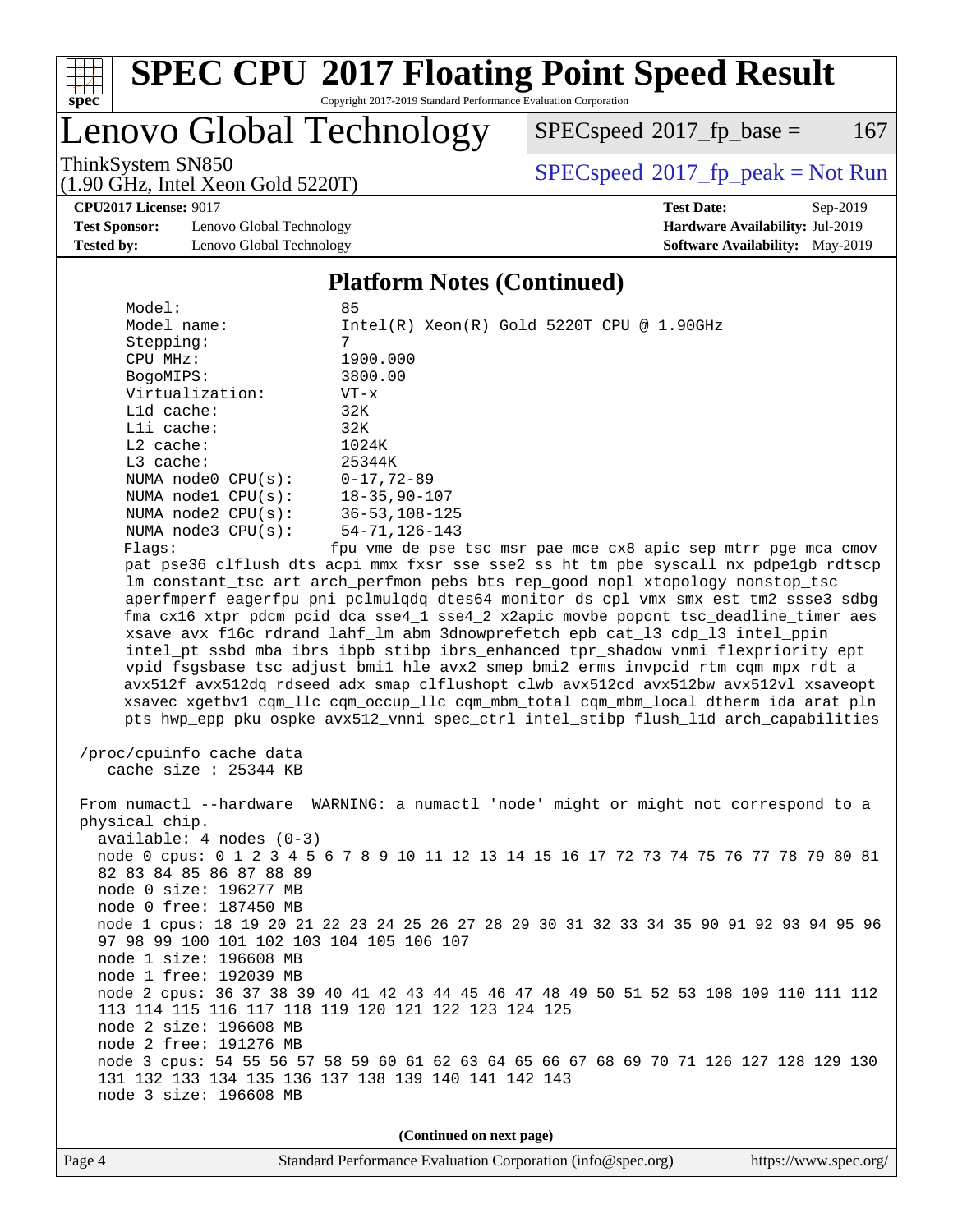| <b>SPEC CPU®2017 Floating Point Speed Result</b>                                                                                                                                                                  |                                                                                                                                                                                                                                                                                                                                                                                                                                                                                                                                                                                                              |                                                                                                            |  |  |  |  |
|-------------------------------------------------------------------------------------------------------------------------------------------------------------------------------------------------------------------|--------------------------------------------------------------------------------------------------------------------------------------------------------------------------------------------------------------------------------------------------------------------------------------------------------------------------------------------------------------------------------------------------------------------------------------------------------------------------------------------------------------------------------------------------------------------------------------------------------------|------------------------------------------------------------------------------------------------------------|--|--|--|--|
| Copyright 2017-2019 Standard Performance Evaluation Corporation<br>spec <sup>®</sup>                                                                                                                              |                                                                                                                                                                                                                                                                                                                                                                                                                                                                                                                                                                                                              |                                                                                                            |  |  |  |  |
|                                                                                                                                                                                                                   | Lenovo Global Technology                                                                                                                                                                                                                                                                                                                                                                                                                                                                                                                                                                                     | 167<br>$SPEC speed^{\circ}2017\_fp\_base =$                                                                |  |  |  |  |
| ThinkSystem SN850                                                                                                                                                                                                 | $(1.90 \text{ GHz}, \text{Intel Xeon Gold } 5220 \text{T})$                                                                                                                                                                                                                                                                                                                                                                                                                                                                                                                                                  | $SPEC speed^{\circ}2017\_fp\_peak = Not Run$                                                               |  |  |  |  |
| <b>CPU2017 License: 9017</b><br><b>Test Sponsor:</b><br><b>Tested by:</b>                                                                                                                                         | Lenovo Global Technology<br>Lenovo Global Technology                                                                                                                                                                                                                                                                                                                                                                                                                                                                                                                                                         | <b>Test Date:</b><br>Sep-2019<br>Hardware Availability: Jul-2019<br><b>Software Availability:</b> May-2019 |  |  |  |  |
|                                                                                                                                                                                                                   | <b>Platform Notes (Continued)</b>                                                                                                                                                                                                                                                                                                                                                                                                                                                                                                                                                                            |                                                                                                            |  |  |  |  |
| node distances:<br>node<br>$\mathbf{0}$<br>0 :<br>10<br>1:<br>21 10<br>2:<br>21 31<br>3:<br>31<br>From /proc/meminfo<br>MemTotal:<br>HugePages_Total:<br>Hugepagesize:<br>os-release:<br>ID="rhel"<br>$uname -a:$ | node 3 free: 183611 MB<br>2<br>1<br>3<br>21<br>21<br>31<br>31<br>21<br>10<br>21<br>21<br>21<br>10<br>792236448 kB<br>0<br>2048 kB<br>From /etc/*release* /etc/*version*<br>NAME="Red Hat Enterprise Linux Server"<br>VERSION="7.6 (Maipo)"<br>ID_LIKE="fedora"<br>VARIANT="Server"<br>VARIANT_ID="server"<br>VERSION_ID="7.6"<br>PRETTY_NAME="Red Hat Enterprise Linux Server 7.6 (Maipo)"<br>redhat-release: Red Hat Enterprise Linux Server release 7.6 (Maipo)<br>system-release: Red Hat Enterprise Linux Server release 7.6 (Maipo)<br>system-release-cpe: cpe:/o:redhat:enterprise_linux:7.6:ga:server |                                                                                                            |  |  |  |  |
|                                                                                                                                                                                                                   | x86_64 x86_64 x86_64 GNU/Linux                                                                                                                                                                                                                                                                                                                                                                                                                                                                                                                                                                               | Linux localhost.localdomain 3.10.0-957.el7.x86_64 #1 SMP Thu Oct 4 20:48:51 UTC 2018                       |  |  |  |  |
|                                                                                                                                                                                                                   | Kernel self-reported vulnerability status:                                                                                                                                                                                                                                                                                                                                                                                                                                                                                                                                                                   |                                                                                                            |  |  |  |  |
| CVE-2017-5754 (Meltdown):<br>Not affected<br>CVE-2017-5753 (Spectre variant 1): Mitigation: Load fences, __user pointer sanitization<br>CVE-2017-5715 (Spectre variant 2): Mitigation: Enhanced IBRS              |                                                                                                                                                                                                                                                                                                                                                                                                                                                                                                                                                                                                              |                                                                                                            |  |  |  |  |
| run-level 3 Sep 16 21:30                                                                                                                                                                                          |                                                                                                                                                                                                                                                                                                                                                                                                                                                                                                                                                                                                              |                                                                                                            |  |  |  |  |
| Filesystem<br>tmpfs                                                                                                                                                                                               | SPEC is set to: /home/cpu2017-1.0.5-ic19.0u4<br>Type<br>Size Used Avail Use% Mounted on<br>tmpfs 800G 8.3G 792G 2% / home                                                                                                                                                                                                                                                                                                                                                                                                                                                                                    |                                                                                                            |  |  |  |  |
|                                                                                                                                                                                                                   | this section. The 'dmidecode' program reads system data which is "intended to allow<br>hardware to be accurately determined", but the intent may not be met, as there are<br>frequent changes to hardware, firmware, and the "DMTF SMBIOS" standard.                                                                                                                                                                                                                                                                                                                                                         | Additional information from dmidecode follows. WARNING: Use caution when you interpret                     |  |  |  |  |
|                                                                                                                                                                                                                   | (Continued on next page)                                                                                                                                                                                                                                                                                                                                                                                                                                                                                                                                                                                     |                                                                                                            |  |  |  |  |

| $\vert$ Page 5 | Standard Performance Evaluation Corporation (info@spec.org) | https://www.spec.org/ |
|----------------|-------------------------------------------------------------|-----------------------|
|----------------|-------------------------------------------------------------|-----------------------|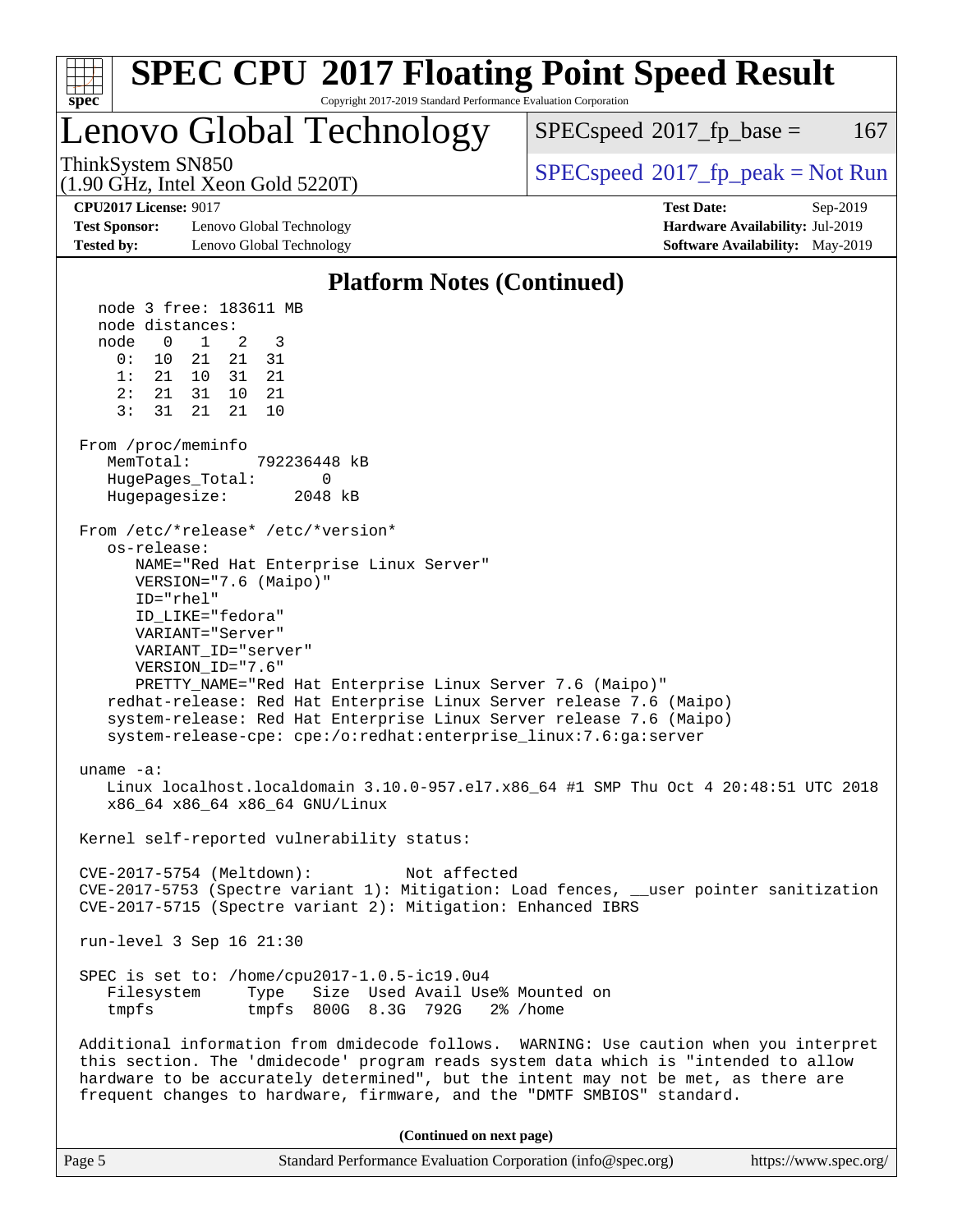

### Lenovo Global Technology

 $SPECspeed^{\circ}2017_fp\_base = 167$  $SPECspeed^{\circ}2017_fp\_base = 167$ 

ThinkSystem SN850<br>(1.00 GHz, Intel Year Gold 5220T) [SPECspeed](http://www.spec.org/auto/cpu2017/Docs/result-fields.html#SPECspeed2017fppeak)®[2017\\_fp\\_peak = N](http://www.spec.org/auto/cpu2017/Docs/result-fields.html#SPECspeed2017fppeak)ot Run

(1.90 GHz, Intel Xeon Gold 5220T)

**[Test Sponsor:](http://www.spec.org/auto/cpu2017/Docs/result-fields.html#TestSponsor)** Lenovo Global Technology **[Hardware Availability:](http://www.spec.org/auto/cpu2017/Docs/result-fields.html#HardwareAvailability)** Jul-2019 **[Tested by:](http://www.spec.org/auto/cpu2017/Docs/result-fields.html#Testedby)** Lenovo Global Technology **[Software Availability:](http://www.spec.org/auto/cpu2017/Docs/result-fields.html#SoftwareAvailability)** May-2019

**[CPU2017 License:](http://www.spec.org/auto/cpu2017/Docs/result-fields.html#CPU2017License)** 9017 **[Test Date:](http://www.spec.org/auto/cpu2017/Docs/result-fields.html#TestDate)** Sep-2019

### **[Platform Notes \(Continued\)](http://www.spec.org/auto/cpu2017/Docs/result-fields.html#PlatformNotes)**

 BIOS Lenovo -[IVE141E-2.30]- 07/02/2019 Memory: 48x Samsung M393A2K43CB2-CVF 16 GB 2 rank 2933, configured at 2666

(End of data from sysinfo program)

### **[Compiler Version Notes](http://www.spec.org/auto/cpu2017/Docs/result-fields.html#CompilerVersionNotes)**

| C                      | 619.1bm_s(base) 638.imagick_s(base) 644.nab_s(base)                                                                                                                                                                                                                                                                                                                                                                                                                                                                                                                  |                       |
|------------------------|----------------------------------------------------------------------------------------------------------------------------------------------------------------------------------------------------------------------------------------------------------------------------------------------------------------------------------------------------------------------------------------------------------------------------------------------------------------------------------------------------------------------------------------------------------------------|-----------------------|
|                        | Intel(R) C Intel(R) 64 Compiler for applications running on Intel(R) 64,<br>Version 19.0.4.227 Build 20190416<br>Copyright (C) 1985-2019 Intel Corporation. All rights reserved.<br>--------------------------------                                                                                                                                                                                                                                                                                                                                                 |                       |
| ---------------------- | $C++$ , C, Fortran   607.cactuBSSN_s(base)                                                                                                                                                                                                                                                                                                                                                                                                                                                                                                                           |                       |
|                        | Intel(R) $C++$ Intel(R) 64 Compiler for applications running on Intel(R) 64,<br>Version 19.0.4.227 Build 20190416<br>Copyright (C) 1985-2019 Intel Corporation. All rights reserved.<br>Intel(R) C Intel(R) 64 Compiler for applications running on Intel(R) 64,<br>Version 19.0.4.227 Build 20190416<br>Copyright (C) 1985-2019 Intel Corporation. All rights reserved.<br>$Intel(R)$ Fortran Intel(R) 64 Compiler for applications running on Intel(R)<br>64, Version 19.0.4.227 Build 20190416<br>Copyright (C) 1985-2019 Intel Corporation. All rights reserved. |                       |
| Fortran                | 603.bwaves_s(base) 649.fotonik3d_s(base) 654.roms_s(base)                                                                                                                                                                                                                                                                                                                                                                                                                                                                                                            |                       |
|                        | $Intel(R)$ Fortran Intel(R) 64 Compiler for applications running on Intel(R)<br>64, Version 19.0.4.227 Build 20190416<br>Copyright (C) 1985-2019 Intel Corporation. All rights reserved.                                                                                                                                                                                                                                                                                                                                                                             |                       |
|                        | Fortran, $C = \begin{bmatrix} 621.wrf\_s(base) & 627.cam4_s(base) & 628.pop2_s(base) \end{bmatrix}$                                                                                                                                                                                                                                                                                                                                                                                                                                                                  |                       |
|                        | $Intel(R)$ Fortran Intel(R) 64 Compiler for applications running on Intel(R)<br>64, Version 19.0.4.227 Build 20190416<br>Copyright (C) 1985-2019 Intel Corporation. All rights reserved.<br>Intel(R) C Intel(R) 64 Compiler for applications running on Intel(R) 64,<br>Version 19.0.4.227 Build 20190416                                                                                                                                                                                                                                                            |                       |
|                        | (Continued on next page)                                                                                                                                                                                                                                                                                                                                                                                                                                                                                                                                             |                       |
| Page 6                 | Standard Performance Evaluation Corporation (info@spec.org)                                                                                                                                                                                                                                                                                                                                                                                                                                                                                                          | https://www.spec.org/ |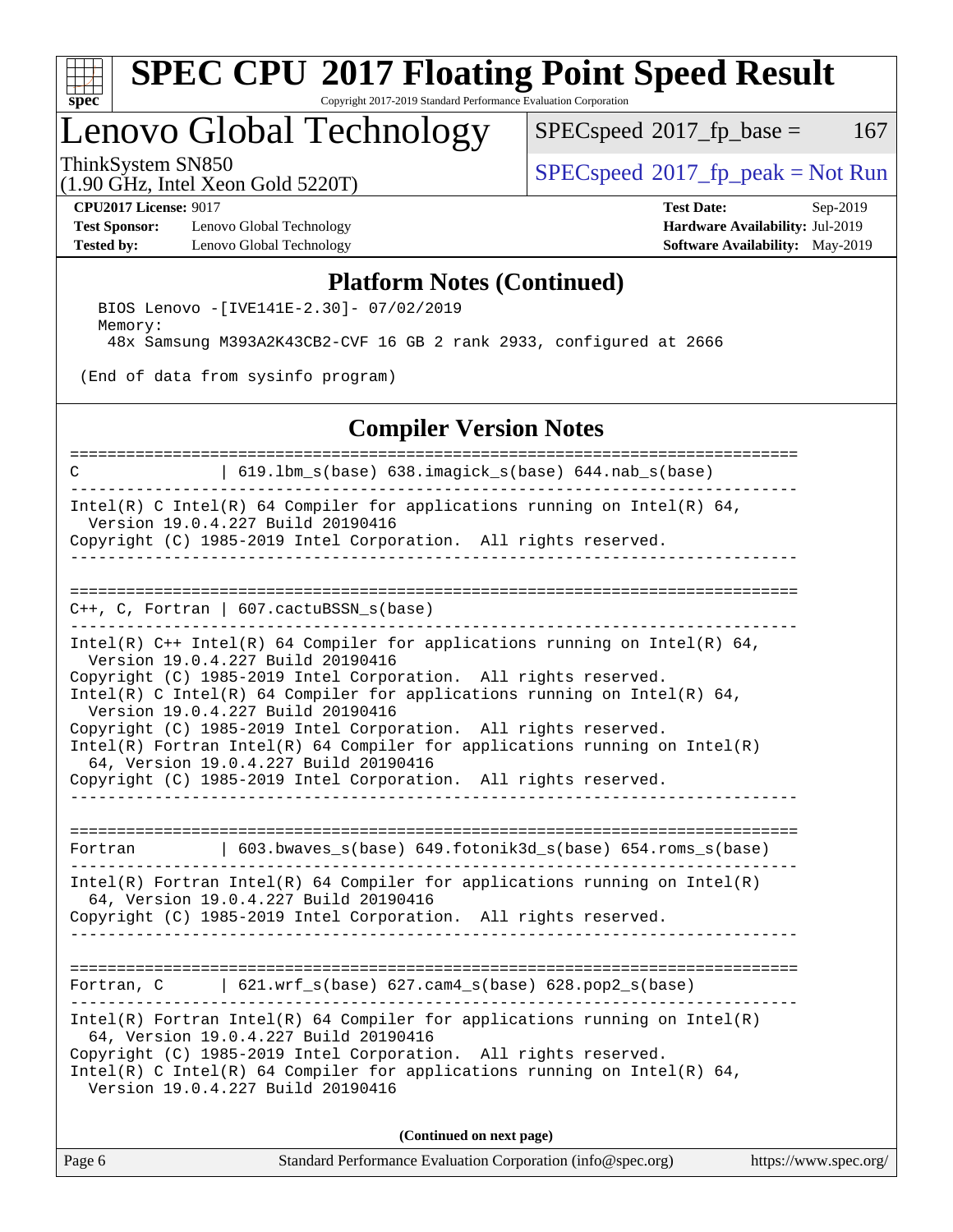

### Lenovo Global Technology

 $SPEC speed^{\circ}2017$  fp base = 167

(1.90 GHz, Intel Xeon Gold 5220T)

ThinkSystem SN850<br>  $(1.00 \text{ GHz. Intel Yes} \cdot \text{Cold } 5220 \text{T})$   $SPEC speed^{\circ}2017\_fp\_peak = Not Run$ 

**[Test Sponsor:](http://www.spec.org/auto/cpu2017/Docs/result-fields.html#TestSponsor)** Lenovo Global Technology **[Hardware Availability:](http://www.spec.org/auto/cpu2017/Docs/result-fields.html#HardwareAvailability)** Jul-2019 **[Tested by:](http://www.spec.org/auto/cpu2017/Docs/result-fields.html#Testedby)** Lenovo Global Technology **[Software Availability:](http://www.spec.org/auto/cpu2017/Docs/result-fields.html#SoftwareAvailability)** May-2019

**[CPU2017 License:](http://www.spec.org/auto/cpu2017/Docs/result-fields.html#CPU2017License)** 9017 **[Test Date:](http://www.spec.org/auto/cpu2017/Docs/result-fields.html#TestDate)** Sep-2019

### **[Compiler Version Notes \(Continued\)](http://www.spec.org/auto/cpu2017/Docs/result-fields.html#CompilerVersionNotes)**

Copyright (C) 1985-2019 Intel Corporation. All rights reserved. ------------------------------------------------------------------------------

### **[Base Compiler Invocation](http://www.spec.org/auto/cpu2017/Docs/result-fields.html#BaseCompilerInvocation)**

[C benchmarks](http://www.spec.org/auto/cpu2017/Docs/result-fields.html#Cbenchmarks):  $\text{icc}$  -m64 -std=c11

[Fortran benchmarks](http://www.spec.org/auto/cpu2017/Docs/result-fields.html#Fortranbenchmarks): [ifort -m64](http://www.spec.org/cpu2017/results/res2019q4/cpu2017-20190917-18304.flags.html#user_FCbase_intel_ifort_64bit_24f2bb282fbaeffd6157abe4f878425411749daecae9a33200eee2bee2fe76f3b89351d69a8130dd5949958ce389cf37ff59a95e7a40d588e8d3a57e0c3fd751)

[Benchmarks using both Fortran and C](http://www.spec.org/auto/cpu2017/Docs/result-fields.html#BenchmarksusingbothFortranandC): [ifort -m64](http://www.spec.org/cpu2017/results/res2019q4/cpu2017-20190917-18304.flags.html#user_CC_FCbase_intel_ifort_64bit_24f2bb282fbaeffd6157abe4f878425411749daecae9a33200eee2bee2fe76f3b89351d69a8130dd5949958ce389cf37ff59a95e7a40d588e8d3a57e0c3fd751) [icc -m64 -std=c11](http://www.spec.org/cpu2017/results/res2019q4/cpu2017-20190917-18304.flags.html#user_CC_FCbase_intel_icc_64bit_c11_33ee0cdaae7deeeab2a9725423ba97205ce30f63b9926c2519791662299b76a0318f32ddfffdc46587804de3178b4f9328c46fa7c2b0cd779d7a61945c91cd35)

[Benchmarks using Fortran, C, and C++:](http://www.spec.org/auto/cpu2017/Docs/result-fields.html#BenchmarksusingFortranCandCXX) [icpc -m64](http://www.spec.org/cpu2017/results/res2019q4/cpu2017-20190917-18304.flags.html#user_CC_CXX_FCbase_intel_icpc_64bit_4ecb2543ae3f1412ef961e0650ca070fec7b7afdcd6ed48761b84423119d1bf6bdf5cad15b44d48e7256388bc77273b966e5eb805aefd121eb22e9299b2ec9d9) [icc -m64 -std=c11](http://www.spec.org/cpu2017/results/res2019q4/cpu2017-20190917-18304.flags.html#user_CC_CXX_FCbase_intel_icc_64bit_c11_33ee0cdaae7deeeab2a9725423ba97205ce30f63b9926c2519791662299b76a0318f32ddfffdc46587804de3178b4f9328c46fa7c2b0cd779d7a61945c91cd35) [ifort -m64](http://www.spec.org/cpu2017/results/res2019q4/cpu2017-20190917-18304.flags.html#user_CC_CXX_FCbase_intel_ifort_64bit_24f2bb282fbaeffd6157abe4f878425411749daecae9a33200eee2bee2fe76f3b89351d69a8130dd5949958ce389cf37ff59a95e7a40d588e8d3a57e0c3fd751)

### **[Base Portability Flags](http://www.spec.org/auto/cpu2017/Docs/result-fields.html#BasePortabilityFlags)**

 603.bwaves\_s: [-DSPEC\\_LP64](http://www.spec.org/cpu2017/results/res2019q4/cpu2017-20190917-18304.flags.html#suite_basePORTABILITY603_bwaves_s_DSPEC_LP64) 607.cactuBSSN\_s: [-DSPEC\\_LP64](http://www.spec.org/cpu2017/results/res2019q4/cpu2017-20190917-18304.flags.html#suite_basePORTABILITY607_cactuBSSN_s_DSPEC_LP64) 619.lbm\_s: [-DSPEC\\_LP64](http://www.spec.org/cpu2017/results/res2019q4/cpu2017-20190917-18304.flags.html#suite_basePORTABILITY619_lbm_s_DSPEC_LP64) 621.wrf\_s: [-DSPEC\\_LP64](http://www.spec.org/cpu2017/results/res2019q4/cpu2017-20190917-18304.flags.html#suite_basePORTABILITY621_wrf_s_DSPEC_LP64) [-DSPEC\\_CASE\\_FLAG](http://www.spec.org/cpu2017/results/res2019q4/cpu2017-20190917-18304.flags.html#b621.wrf_s_baseCPORTABILITY_DSPEC_CASE_FLAG) [-convert big\\_endian](http://www.spec.org/cpu2017/results/res2019q4/cpu2017-20190917-18304.flags.html#user_baseFPORTABILITY621_wrf_s_convert_big_endian_c3194028bc08c63ac5d04de18c48ce6d347e4e562e8892b8bdbdc0214820426deb8554edfa529a3fb25a586e65a3d812c835984020483e7e73212c4d31a38223) 627.cam4\_s: [-DSPEC\\_LP64](http://www.spec.org/cpu2017/results/res2019q4/cpu2017-20190917-18304.flags.html#suite_basePORTABILITY627_cam4_s_DSPEC_LP64) [-DSPEC\\_CASE\\_FLAG](http://www.spec.org/cpu2017/results/res2019q4/cpu2017-20190917-18304.flags.html#b627.cam4_s_baseCPORTABILITY_DSPEC_CASE_FLAG) 628.pop2\_s: [-DSPEC\\_LP64](http://www.spec.org/cpu2017/results/res2019q4/cpu2017-20190917-18304.flags.html#suite_basePORTABILITY628_pop2_s_DSPEC_LP64) [-DSPEC\\_CASE\\_FLAG](http://www.spec.org/cpu2017/results/res2019q4/cpu2017-20190917-18304.flags.html#b628.pop2_s_baseCPORTABILITY_DSPEC_CASE_FLAG) [-convert big\\_endian](http://www.spec.org/cpu2017/results/res2019q4/cpu2017-20190917-18304.flags.html#user_baseFPORTABILITY628_pop2_s_convert_big_endian_c3194028bc08c63ac5d04de18c48ce6d347e4e562e8892b8bdbdc0214820426deb8554edfa529a3fb25a586e65a3d812c835984020483e7e73212c4d31a38223) [-assume byterecl](http://www.spec.org/cpu2017/results/res2019q4/cpu2017-20190917-18304.flags.html#user_baseFPORTABILITY628_pop2_s_assume_byterecl_7e47d18b9513cf18525430bbf0f2177aa9bf368bc7a059c09b2c06a34b53bd3447c950d3f8d6c70e3faf3a05c8557d66a5798b567902e8849adc142926523472) 638.imagick\_s: [-DSPEC\\_LP64](http://www.spec.org/cpu2017/results/res2019q4/cpu2017-20190917-18304.flags.html#suite_basePORTABILITY638_imagick_s_DSPEC_LP64) 644.nab\_s: [-DSPEC\\_LP64](http://www.spec.org/cpu2017/results/res2019q4/cpu2017-20190917-18304.flags.html#suite_basePORTABILITY644_nab_s_DSPEC_LP64) 649.fotonik3d\_s: [-DSPEC\\_LP64](http://www.spec.org/cpu2017/results/res2019q4/cpu2017-20190917-18304.flags.html#suite_basePORTABILITY649_fotonik3d_s_DSPEC_LP64) 654.roms\_s: [-DSPEC\\_LP64](http://www.spec.org/cpu2017/results/res2019q4/cpu2017-20190917-18304.flags.html#suite_basePORTABILITY654_roms_s_DSPEC_LP64)

### **[Base Optimization Flags](http://www.spec.org/auto/cpu2017/Docs/result-fields.html#BaseOptimizationFlags)**

[C benchmarks](http://www.spec.org/auto/cpu2017/Docs/result-fields.html#Cbenchmarks):

[-xCORE-AVX512](http://www.spec.org/cpu2017/results/res2019q4/cpu2017-20190917-18304.flags.html#user_CCbase_f-xCORE-AVX512) [-ipo](http://www.spec.org/cpu2017/results/res2019q4/cpu2017-20190917-18304.flags.html#user_CCbase_f-ipo) [-O3](http://www.spec.org/cpu2017/results/res2019q4/cpu2017-20190917-18304.flags.html#user_CCbase_f-O3) [-no-prec-div](http://www.spec.org/cpu2017/results/res2019q4/cpu2017-20190917-18304.flags.html#user_CCbase_f-no-prec-div) [-qopt-prefetch](http://www.spec.org/cpu2017/results/res2019q4/cpu2017-20190917-18304.flags.html#user_CCbase_f-qopt-prefetch) [-ffinite-math-only](http://www.spec.org/cpu2017/results/res2019q4/cpu2017-20190917-18304.flags.html#user_CCbase_f_finite_math_only_cb91587bd2077682c4b38af759c288ed7c732db004271a9512da14a4f8007909a5f1427ecbf1a0fb78ff2a814402c6114ac565ca162485bbcae155b5e4258871) [-qopt-mem-layout-trans=4](http://www.spec.org/cpu2017/results/res2019q4/cpu2017-20190917-18304.flags.html#user_CCbase_f-qopt-mem-layout-trans_fa39e755916c150a61361b7846f310bcdf6f04e385ef281cadf3647acec3f0ae266d1a1d22d972a7087a248fd4e6ca390a3634700869573d231a252c784941a8) [-qopenmp](http://www.spec.org/cpu2017/results/res2019q4/cpu2017-20190917-18304.flags.html#user_CCbase_qopenmp_16be0c44f24f464004c6784a7acb94aca937f053568ce72f94b139a11c7c168634a55f6653758ddd83bcf7b8463e8028bb0b48b77bcddc6b78d5d95bb1df2967) [-DSPEC\\_OPENMP](http://www.spec.org/cpu2017/results/res2019q4/cpu2017-20190917-18304.flags.html#suite_CCbase_DSPEC_OPENMP)

[Fortran benchmarks](http://www.spec.org/auto/cpu2017/Docs/result-fields.html#Fortranbenchmarks):

```
-DSPEC_OPENMP -xCORE-AVX512 -ipo -O3 -no-prec-div -qopt-prefetch
-ffinite-math-only -qopt-mem-layout-trans=4 -qopenmp
-nostandard-realloc-lhs
```
**(Continued on next page)**

| Page 7 | Standard Performance Evaluation Corporation (info@spec.org) | https://www.spec.org/ |
|--------|-------------------------------------------------------------|-----------------------|